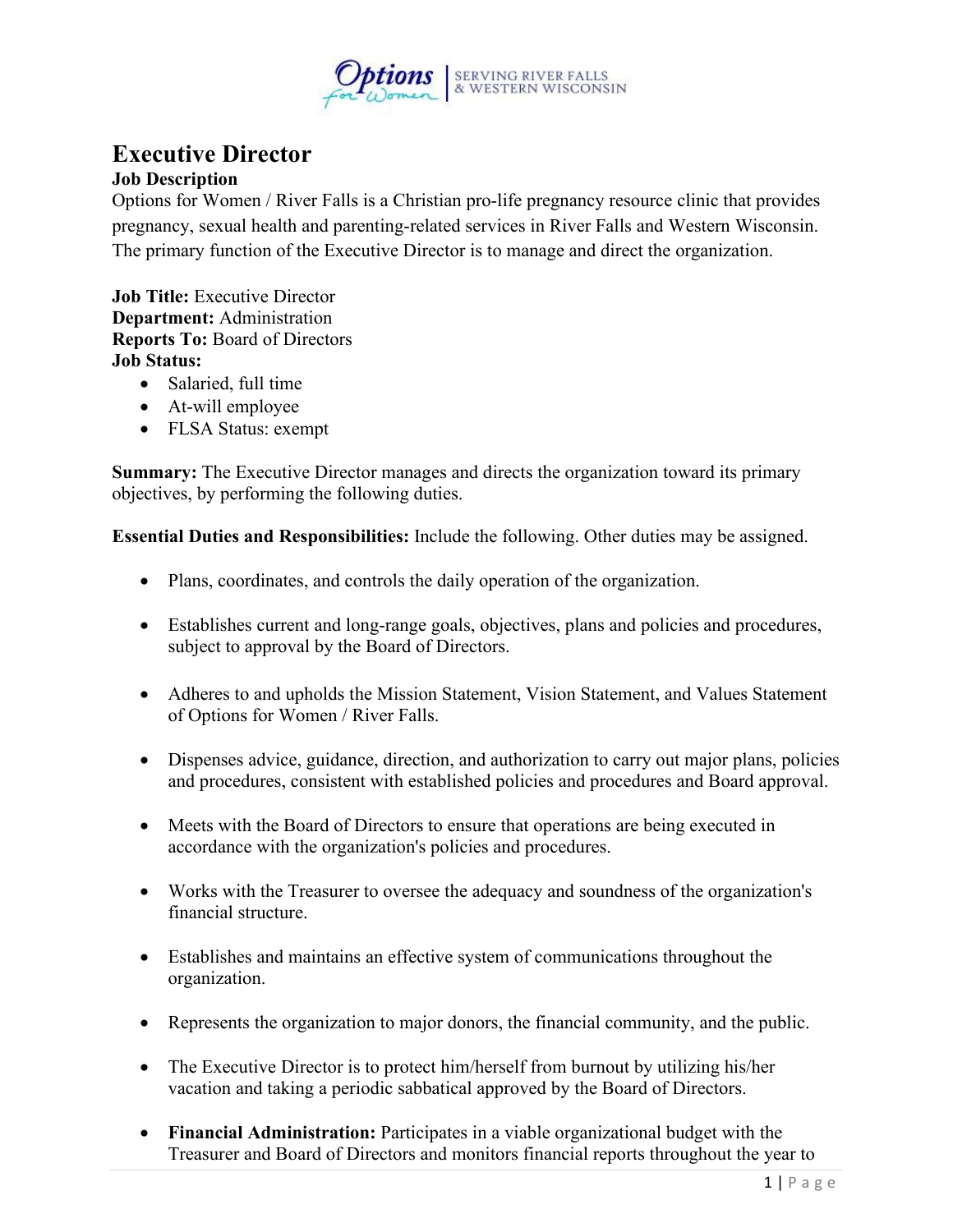

ensure that the organization is financially on target.

- o Ensures that all organizational obligations to vendors and suppliers are met, establishing policies and procedures for procurement and payments to minimize expense and maintain a stable supply of resources.
- o Adheres to a system of controls, as established by the Board of Directors, designing and enforcing checks and balances to minimize risk of financial loss and endure organizational integrity.
- o Responsible for assisting with clinic's accounts payable by providing the Treasurer with invoices and receipts in a timely manner.
- **Risk Management:** Exercises due diligence throughout contract development, negotiations, and compliance by reviewing, analyzing, and consulting appropriate resources in order to diminish risk.
	- o Manages operations by remaining within the definition of the organization's established legal structure in order to maintain compliance.
	- o Resolves conflicts with by addressing complaints immediately within an established grievance procedure in order to avoid litigation.
- **Planning and Marketing:** Assists in the formulation of an effective strategic plan by analyzing the environment to maximize the organization's success.
	- o Informs the public of the value of the care provided by the organization by creating effective public relations programs to differentiate and promote the organization (e.g. newsletter, email marketing, social media, digital communications).
	- o Examines the possibilities for growth by identifying opportunities for partnerships and strategic alliances to enhance organizational position and effectiveness.
- **Public Relations:** Represent the clinic to churches, civic organizations, pastors, representatives of the media and the public.
- **Fund/Donor Development:** Maintain and nurture contributor relations; identify new donors with the Board of Directors.
- **Spiritual Development:** Maintain relationships with pastors and other faith-based organizations. Directs and encourages an active prayer life within the clinic through activities such as staff prayer breaks.
- **Board of Directors:** Communicate key issues to the Board of Directors in a timely, concise manner and carry out directives as assigned by the Board. The Executive Director is to attend all meetings of the Board of Directors as a non-voting Board member. The Board of Directors will conduct regular evaluations of the Executive Director.
- **Supervisory Responsibilities:** Manages subordinate supervisors who supervise employees. Is responsible for the overall direction, coordination, and evaluation of these units. Also supervises employees and volunteers. Carries out supervisory responsibilities in accordance with the organization's policies and procedures and applicable laws. Responsibilities include interviewing, hiring, and training employees and volunteers; planning, assigning, and directing work; appraising performance; addressing complaints and resolving problems; performing employee and volunteer exit interviews.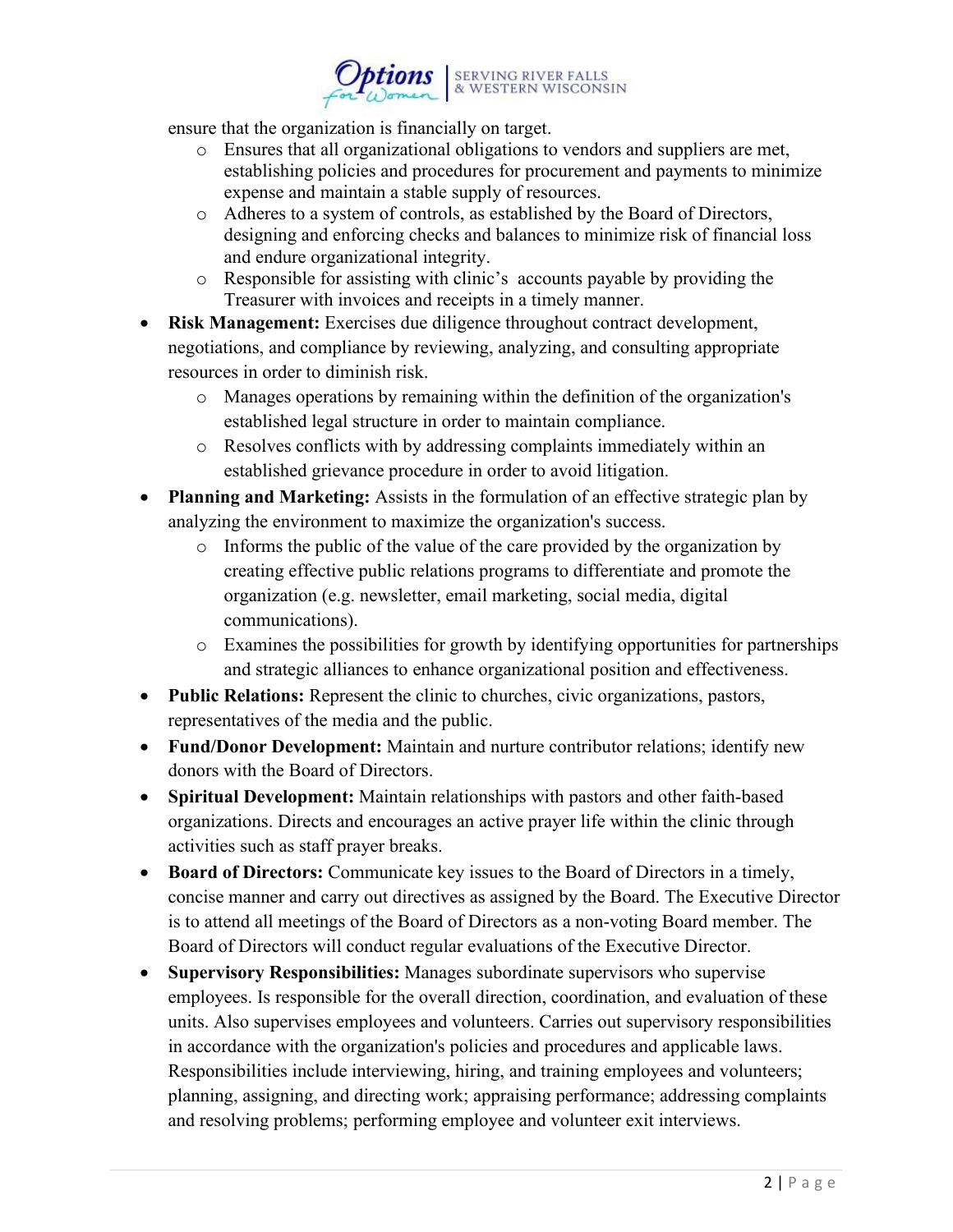

**Competencies:** To perform the job successfully, an individual should demonstrate the following competencies.

- **Analytical:** Synthesizes complex or diverse information; Collects and researches data; Uses intuition and experience to complement data.
- **Design:** Demonstrates attention to detail.
- **Problem Solving:** Identifies and resolves problems in a timely manner; Gathers and analyzes information skillfully; Develops alternative solutions; Works well in group problem solving situations; Uses reason even when dealing with emotional topics.
- **Project Management:** Coordinates projects; Communicates changes and progress.
- **Technical Skills:** Assesses own strengths and weaknesses; Pursues training and development opportunities; Strives to continuously build knowledge and skills; Shares expertise with others.
- **Customer Service:** Responds to requests for service and assistance; Meets commitments.
- **Interpersonal Skills:** Focuses on solving conflict, not blaming; Maintains confidentiality; Listens to others without interrupting; Keeps emotions under control; Remains open to others' ideas and tries new things.
- **Oral Communication:** Speaks clearly and persuasively in positive or negative situations; responds well to questions; Demonstrates group presentation skills.
- **Written Communication:** Writes clearly and informatively; Varies writing style to meet needs; Presents numerical data effectively; Able to read and interpret written information.
- **Teamwork:** Balances team and individual responsibilities; Exhibits objectivity and openness to others' views; Gives and welcomes feedback; Contributes to building a positive team spirit; Puts success of team above own interests; Able to build morale and group commitments to goals and objectives; Supports everyone's efforts to succeed.
- **Visionary Leadership:** Displays passion and optimism; Inspires respect and trust; mobilizes others to fulfill the vision; Provides vision and inspiration to peers and subordinates.
- **Change Management:** Develops workable implementation plans; Communicates changes effectively; Builds commitment and overcomes resistance; Prepares and supports those affected by change; Monitors transition and evaluates results.
- **Delegation:** Delegates work assignments; Matches the responsibility to the person; Gives authority to work independently; Sets expectations and monitors delegated activities; Provides recognition for results.
- Leadership: Exhibits confidence in self and others; Inspires and motivates others; effectively influences actions and opinions of others; Accepts feedback from others.
- **Managing People:** Includes staff in planning, decision-making, facilitating and process improvement; Takes responsibility for subordinates' activities; Makes self-available to staff; Provides regular performance feedback; Develops subordinates' skills and encourages growth; Solicits and applies customer feedback (internal and external); Fosters quality focus in others; Improves processes, products and services.; Continually works to improve supervisory skills.
- **Quality Management:** Looks for ways to improve and promote quality; Demonstrates accuracy and thoroughness.
- **Business Acumen:** Understands business implications of decisions; Aligns work with strategic goals.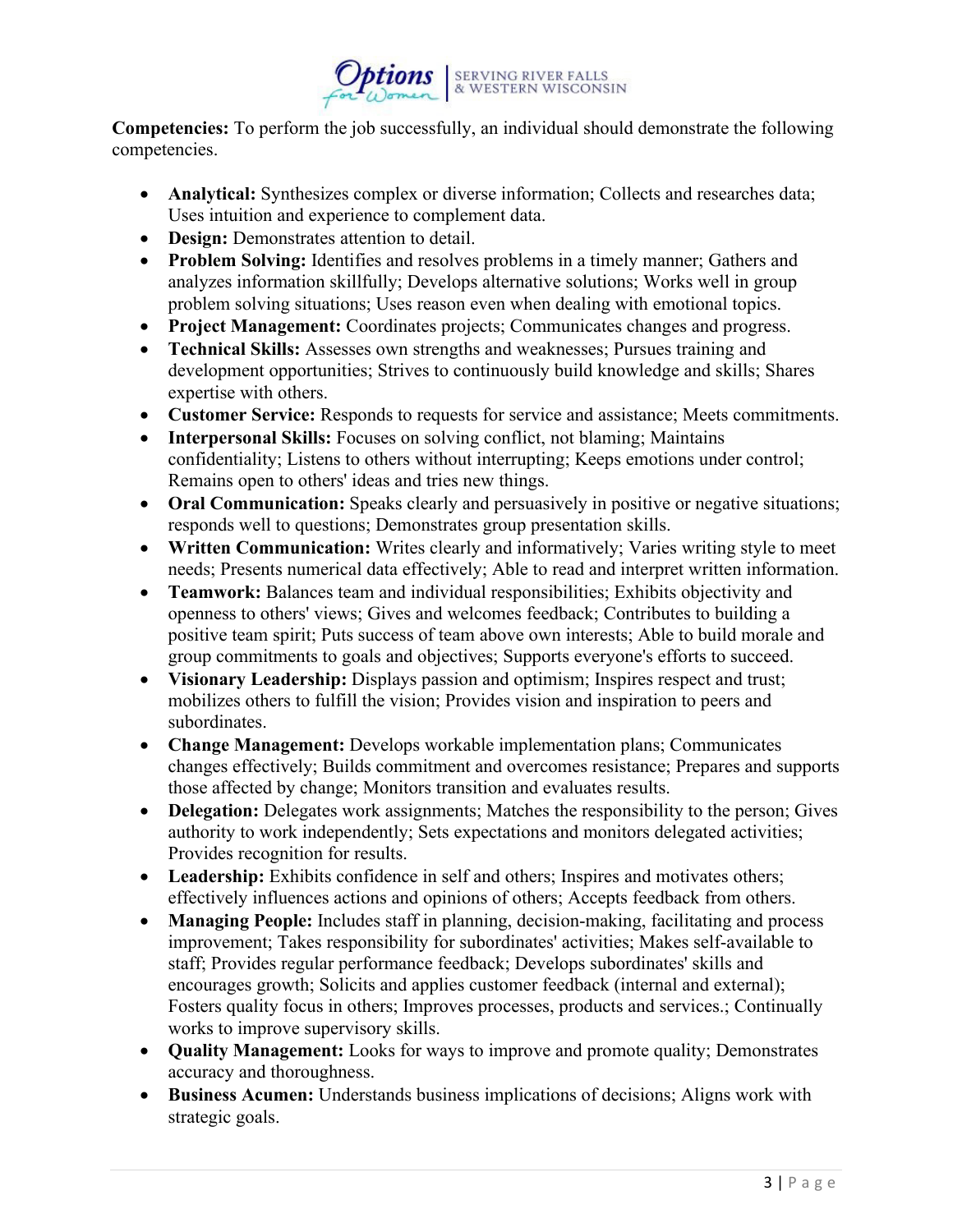

- **Cost Consciousness**: Works within approved budget to conserve organizational resources.
- **Diversity**: Demonstrates knowledge of EEO policy.
- **Ethics**: Treats people with respect; Keeps commitments; inspires the trust of others; Works with integrity and ethically; Upholds organizational values.
- **Organizational Support**: Follows policies and procedures; Completes administrative tasks on time; supports organization's goals and values.
- **Strategic Thinking**: Develops strategies to achieve organizational goals; Understands organization's strengths & weaknesses; Identifies external threats and opportunities; Adapts strategy to changing conditions in consultation with the Board of Directors.
- **Judgment**: Displays willingness to make decisions; Exhibits sound and accurate judgment; Supports and explains reasoning for decisions; Includes appropriate people in decision-making process; Makes timely decisions.
- **Motivation**: Sets and achieves challenging goals; Demonstrates persistence and overcomes obstacles; Measures self against standard of excellence.
- **Planning/Organizing:** Prioritizes and plans work activities; Uses time efficiently; Plans for additional resources; Sets goals and objectives; Organizes or schedules other people and their tasks; Develops realistic action plans in consultation with the Board of Directors.
- **Professionalism:** Approaches others in a tactful manner; Reacts well under pressure; Treats others with respect and consideration regardless of their status or position; Accepts responsibility for own actions; Follows through on commitments.
- **Quality:** Demonstrates accuracy and thoroughness.
- **Quantity:** Completes work in timely manner.
- **Safety and Security:** Observes safety and security procedures; Determines appropriate action beyond guidelines; Uses equipment and materials properly.
- **Attendance/Punctuality:** Is consistently at work and on time; Ensures work responsibilities are covered when absent; Arrives at meetings and appointments on time.
- **Dependability:** Follows instructions, responds to directions from the full Board of Directors; Takes responsibility for own actions; Keeps commitments; Commits to long hours of work when necessary to reach goals. Completes tasks on time or notifies the Board of Directors with alternative plans.
- **Initiative:** Undertakes self-development activities; Looks for and takes advantage of opportunities; Asks for and offers help when needed.
- **Innovation:** Displays original thinking and creativity; Meets challenges with resourcefulness; Generates suggestions for improving work; Develops innovative approaches and ideas; Presents ideas and information in a manner that gets others' support and presents to the Board of Directors for approval.

## **Qualifications:**

To perform this job successfully, an individual must be able to perform each essential duty satisfactorily. The requirements listed below are representative of the knowledge, skill, and/or ability required. Reasonable accommodations may be made to enable individuals with disabilities to perform the essential functions.